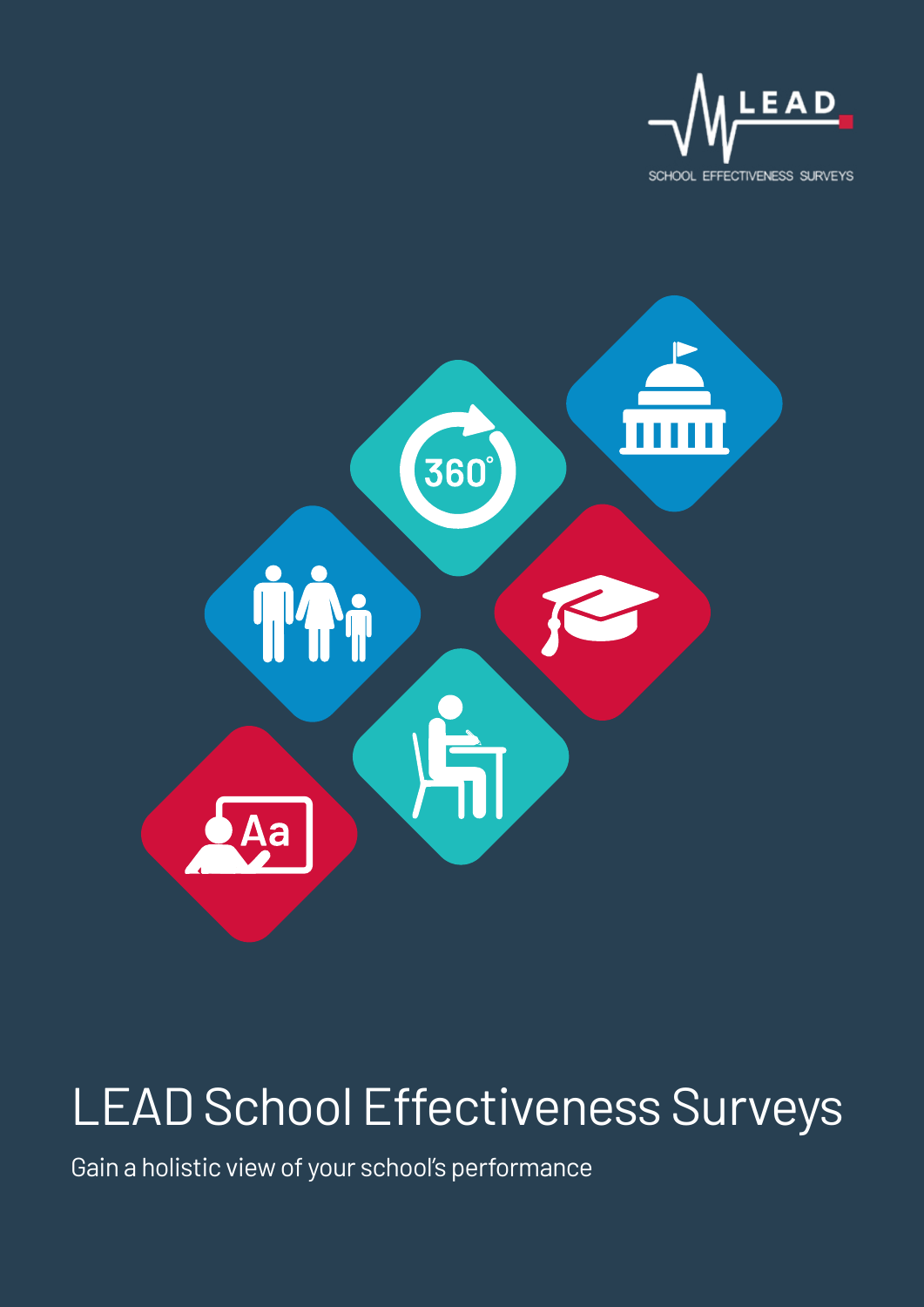### ISV's LEAD School Effectiveness Surveys are an essential school improvement tool, developed by and for Independent schools.

The full suite of LEAD surveys provide a powerful measure of school effectiveness and enable you to review your school's performance, benchmarked against other Independent schools.

With valuable and validated insights from students, staff and parents, the LEAD surveys support you to make informed decisions and match your school's perceptions against performance.

### What are the benefits?

Gain a 360-degree view of your school's performance through the eyes of students, staff and parents.



Make informed decisions, and determine how perceptions match up to reality, with a customised LEAD report for your school.



Get access to a custom-built analytics platform to interrogate your data.

Benchmark your school against almost 400,000 respondents from Victoria's Independent schools sector.

Obtain key insights into core elements of an effective school, using standard measures validated by the University of Cambridge.



# What does LEAD measure?

The full suite of LEAD surveys measure:

- Student satisfaction with their learning, pastoral care, peer support, discipline and safety, and more
- Year 12 exit survey, measuring students' satisfaction with their time at your school
- School staff satisfaction with their workplace and the school in general
- Parent opinions on your school and its learning outcomes
- The health of your school's governance system.

We encourage schools to participate in the full suite of surveys to ensure you gain the full benefit. However, school can select to participate in any number of individual surveys.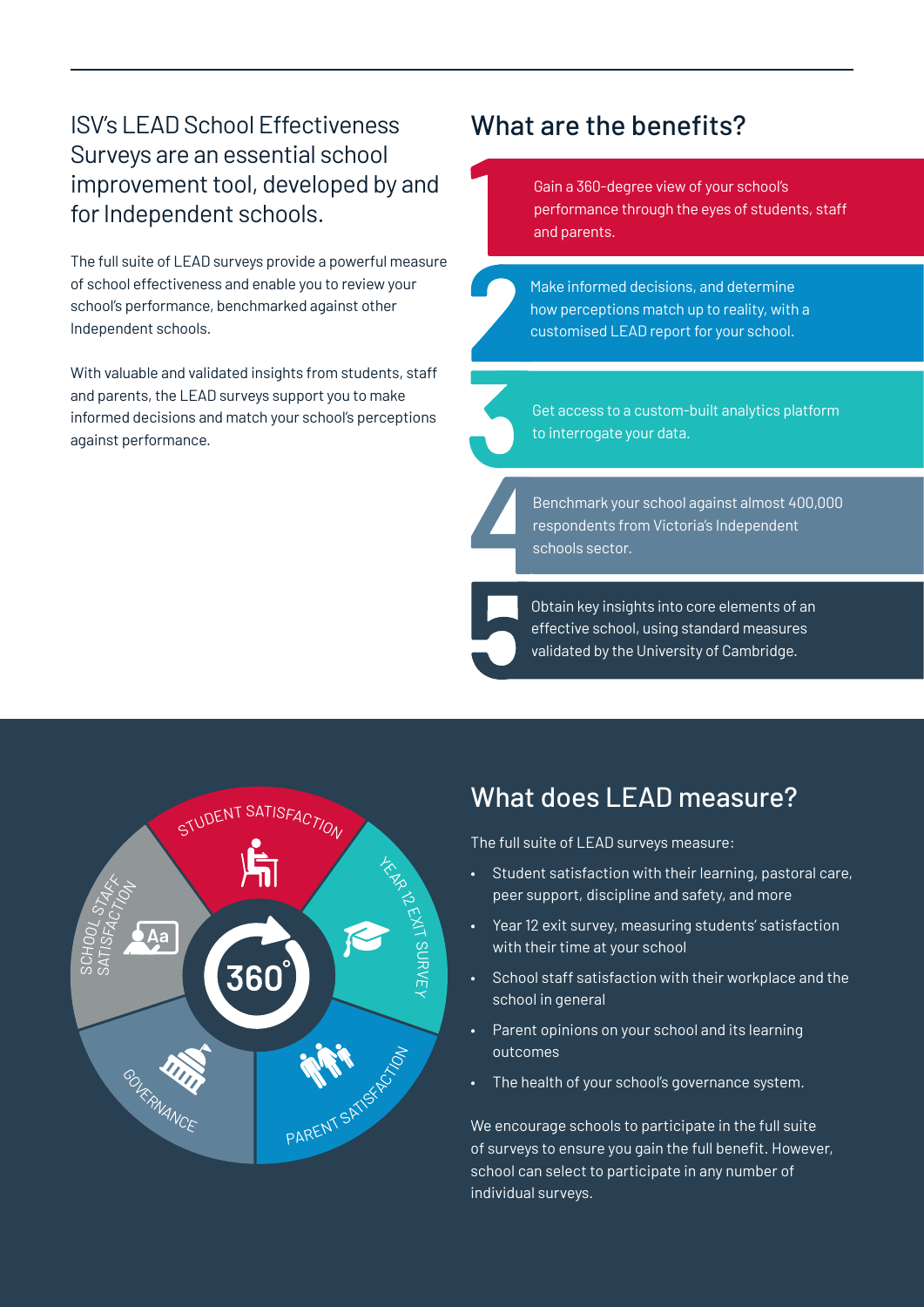## What can you expect?

- We take the hard work out of surveying your stakeholders.
- We organise your results into key domains of school effectiveness.
- We provide survey reports to give you a simple and efficient explanation of results.
- We benchmark your findings and provide you with access to a custom-built analytics platform to interrogate your data.

## How to use the LEAD surveys?

LEAD survey questions are grouped into proven domains of school effectiveness, validated by the University of Cambridge. This helps you interpret your data and provides the basis for school improvement.

By looking across domains and comparing your school's results to the benchmark, school leaders can easily distinguish areas to inform strategic planning.

### LEAD survey structure

How to interpret and leverage your results for school improvement:

### **OVERALL PERFORMANCE**

**Investigate** Q: In which domains are we doing well?

Q: Where is the scope to improve?

### **SCHOOL COMPARISON**

#### **Understand**

Q: How effective are we compared to other schools? Q: How much do we need to improve against our peers?

#### **DOMAIN BREAKDOWN**

#### **Identify**

Q: What are the potential reasons for high performance? Q: Where are there potential solutions to identified issues?

### LEAD domains



- Academic program
- Student learning
- Quality of teaching and learning
- Teaching practice
- Teacher / student rapport
- **Transition**

**de** 

### **Engagement & Wellbeing**

- Peer relationships
- Parent Involvement and satisfaction
- Pastoral care
- Personal and professional development
- School ethos



#### **School Leadership**

- **Feedback**
- Goal alignment
- Leadership and morale
- Overall satisfaction



#### **School Operations**

- Discipline and safety
- **Resources**
- **Technology**
- Health of the school board